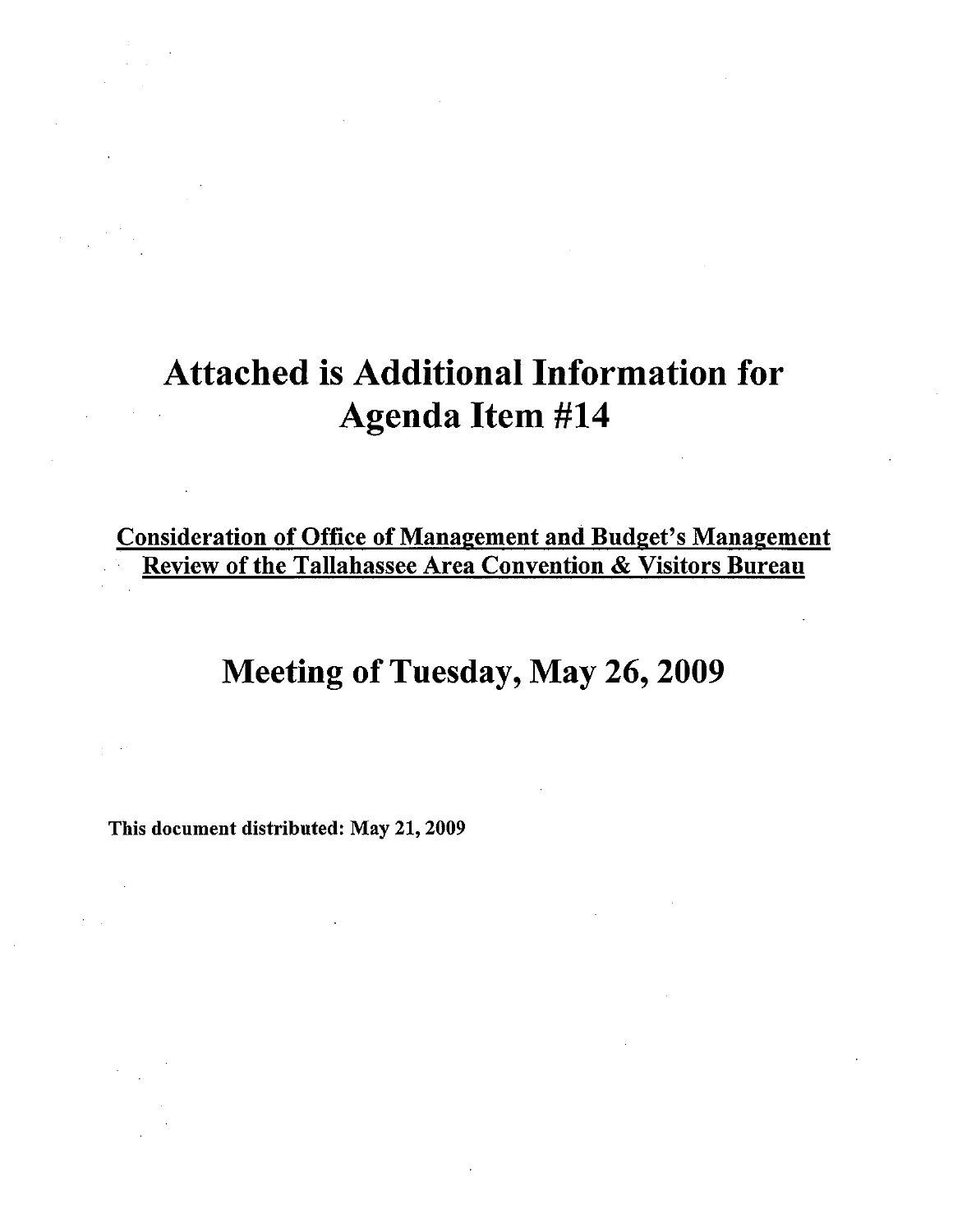

May 21, 2009

Mr. Scott Ross, Budget Manager Leon County Office of Management & Budget 301 South Monroe Street Tallahassee, Florida 32301

Dear Mr. Ross:

As the Chair of the Tallahassee Area Convention and Visitors Bureau (TACVB), I, along with the Executive Committee of the Board of Directors, reviewed the draft Management Review Report. As noted, in my previous correspondence, I have attached the responses of the TACVB's Board 6f Directors to each of the findings presented in your report.

We appreciate your office's time and efforts while conducting this audit. As I stated in or previous correspondence, I regret that this report, and subsequent review of the TACVB, did not reflect the growth, professional development and the incorporation of new tourism industry standards of reporting and performance enacted by the TACVB since it has been under new leadership. The TACVB will continue to respond to and meet every request for information, documentation, data, research, policy or programmatic changes or other , materials from the Leon County Tourist Development Council, The Leon County Office of 0MB and the Board of County Commissioners and the opportunity to respond to this draft is appreciated.

If you should have any questions, regarding our comments, please do not hesitate to contact me,

Sincerely,

Michelle Rensenettle

Michelle Personette \_ Chair, TACVB Board of Directors

cc: Honorable Brain Desloge, Honorable Bob Rackleff, Honorable Akin Akinyemi, . Honorable John Dailey, Honorable Bill Proctor, Honorable Jane Sauls, HonorableCliff '!'haell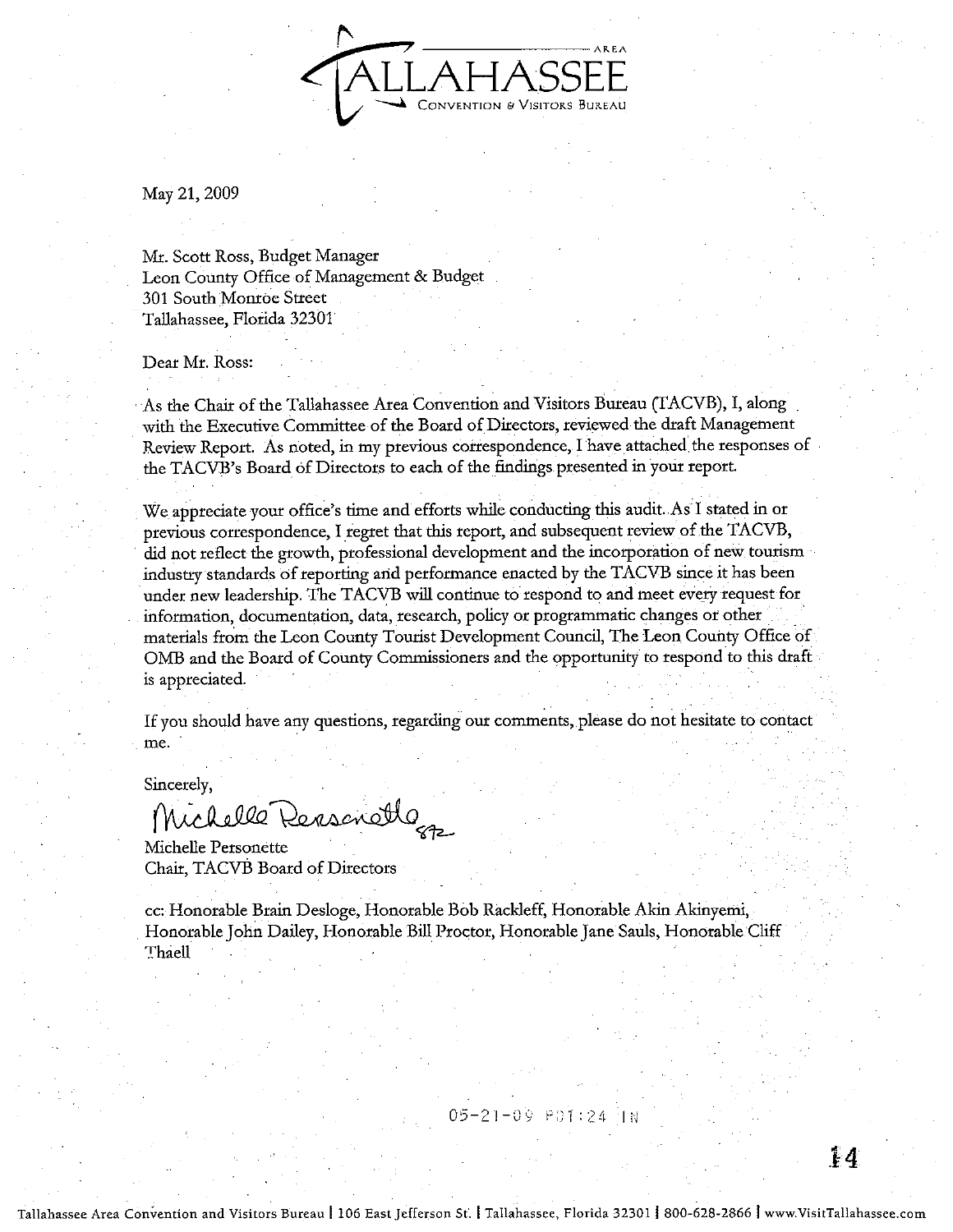Findingl: The scope of services provided by the CVB has expanded beyond the direct marketing and visitor services outlined in the current Agreement. The Agreement specifically addresses direct marketing and visitor services. However, the CVB, over a number of years has gradually provided services which cause a conflict and duplication of services with the established role of the County's contracted advertising and public relations firm.

Response 1: The TACVB has from time to time been granted permission from the TACVB Board of Directors and the TDC to take advantage of new and/or immediate opportunities presented to us for the benefit of marketing and promoting the Tallahassee area. As publications get closer to their print date, they may find that they have unsold ad space which needs to be filled. A publication will offer the TACVB this unsold space as a "remnant ad" at a drastically reduced rate. Additionally, the TACVB can purchase most advertising very economically as we do not pay the 17.5% agency fee and we often pay the reduced non-profit rate resulting in greater visibility for our area at a reduced cost.

Additionally, the TACVB has partnered with regional entities such as the Original Florida Marketing Task Force and the Big Bend Scenic Byway to leverage our collective financial and creative resources for marketing and promotion activities which may or may not technically be in the scope of direct marketing and visitor services but certainly is an economical approach to expand the visibility of Tallahassee's offerings to visitors.

Also, these additional activities were not identified or budgeted for in the advertising or public relations contracts. So while the service delivery may have been duplicitous the actual advertising or promotional products have never been duplicated.

Finding 2: The CVB has four points of distribution for visitor information: the downtown Visitors Center the Airport, the Capitol and the internet. The majority of visitors arrive in Tallahassee by car. A detailed analysis should be performed, to determine the need of having two downtown visitor locations (the main visitors center and the satellite Capitol location) and having staff assigned to the airport or Capitol.

Response 2: Tallahassee is renowned for being a friendly and hospitable state capital. In FY2007-2008, our professional and informed staff greeted over 74,000 visitors. In 2007, according to Dr. Mark Bonn, 71% arrived by car while 27% arrived by air. The satellite Capitol location is in partnership with Visit Florida, an industry leader in destination marketing, and serves the leisure tour group market while the Jefferson Street location serves primarily the family or individual traveler.

Our partnership with Visit Florida includes one staff person, for 15-20 hours per week. Recently, the Capitol Visitor Center staff person resigned and that position has not been refilled. The staff person at the airport works 5-8 hours a week, during peak arrival times. The TACVB will conduct an analysis of the Visitor Services program to determine service levels and the viability of staffing at the airport. However, the TACVB is amenable to the consideration of eliminating staff presence at the Capital as a cost saving measure.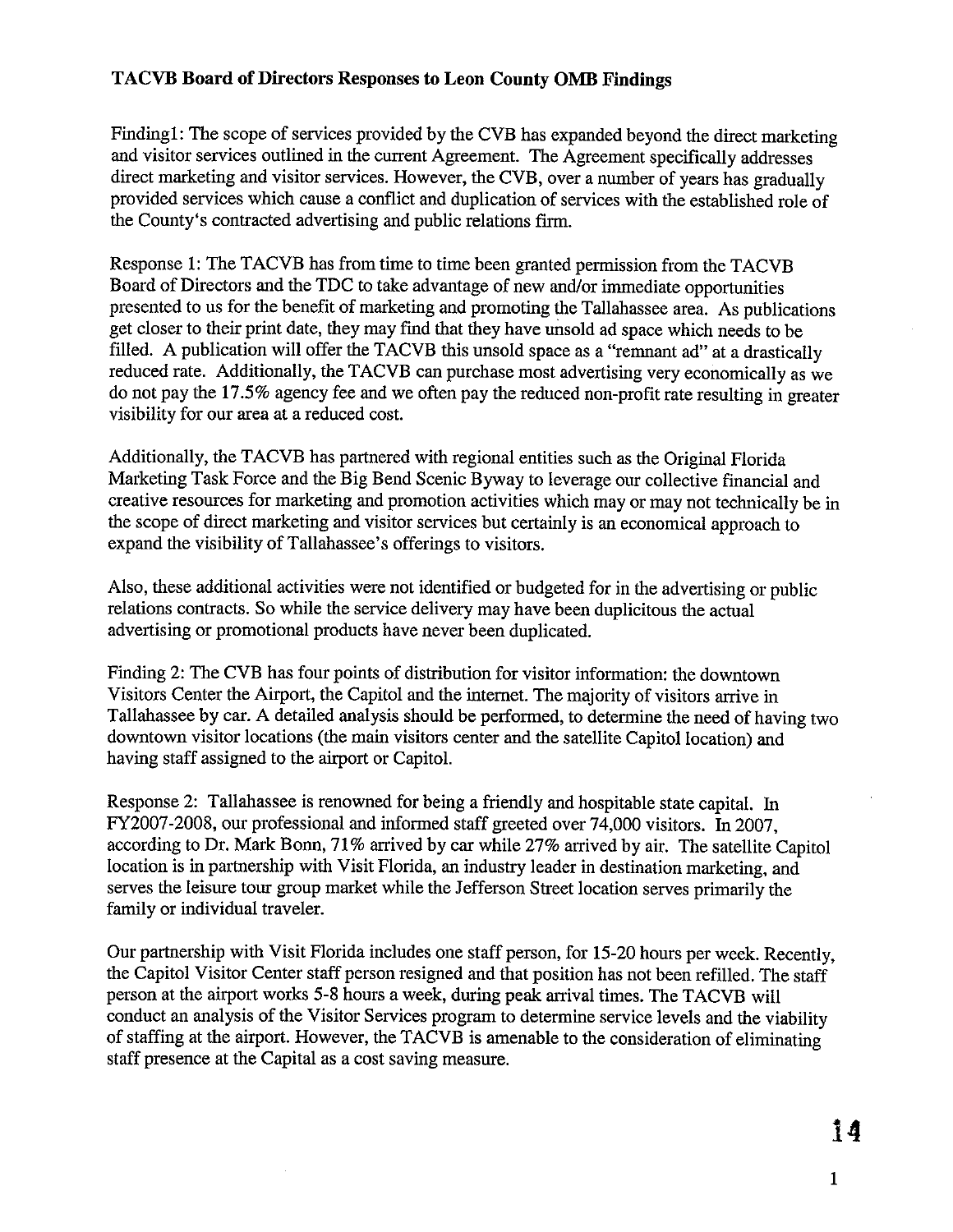Finding 3: The CVB provides an enhanced service level to membership businesses. As a membership organization supported by a countywide tax, non-members who collect the tourist tax are in essence subsidizing this program and not receiving the same level of benefits (i.e. non members not being listed in the visitors and meeting planner guides).

Response 3: There are only **two** lodging properties out of 72 properties, which collect the tax (or 2.8 % of lodging properties), in Leon County that are not members of the TACVB. These hotels are the Prince Murat and the Lafayette Motel. While we recognize that the collection of taxes requires some small expenditure on the part of the lodging property (they already collect sales tax), it is the visitor to that property that pays the tax and therefore is subsidizing this program, not the non-member.

Our efforts to position Tallahassee and the surrounding region as a preferred cultural, historic, nature-based, film and sporting destination positively impacts non-members as well through increased visibility, brand recognition, public relations efforts and ultimately increased sales resulting from our various marketing channels and tools.

The TACVB was founded and continues to operate as a non-profit, 501(c) 6 organization. The IRS defines this as a "membership organization characteristically supported by dues. Although an organization may receive a substantial portion or even the primary part of its income from non-member sources, membership support, either in the form of dues paid to or involvement in the organization's activities must be meaningful." Other CVBs with member programs include Miami, Tampa, Orlando, Jacksonville and Sarasota. The membership programs and services of the TACVB meet the IRS definition and provide tourism industry representatives (hotels, attractions, restaurants, etc.) with "meaningful" activities to market and promote Tallahassee with the goal of increasing visitation.

To address the decline in membership, the TACVB staff, since November of 2005, there has led a concentrated effort to analyze, review and modernize the TACVB membership program. We have "cleaned up" the membership files inherited from previous administrations and now have an accurate, appropriate and invigorated member program. During the prior administration, member recruitment programs were driven solely by financial incentives. Based on our discussions with former members, they were recruited without a relationship to the tourism or hospitality industry, explaining the questionable value membership and perhaps the statistically insignificant survey response.

Finding 4 The CVB Sports marketing staff acts as a semi-independent entity, which can cause confusion regarding who is representing the CVB. The sport staff appears to report to and take direction from a volunteer advisory group (the TSC) rather than the director.

Response 4: We agree that this confusion exists and that the relationship should be clarified. One of the FY 2008-2009 goals of the TACVB Board Chair was to examine the relationship with the Tallahassee Sports Council. This review may address funding, marketing resources, grants, structure, more incorporation, less incorporation, venue development and the like. The **T**ACVB recognizes the importance of sports tourism for Leon County and wants to see this sector of tourism continue to grow.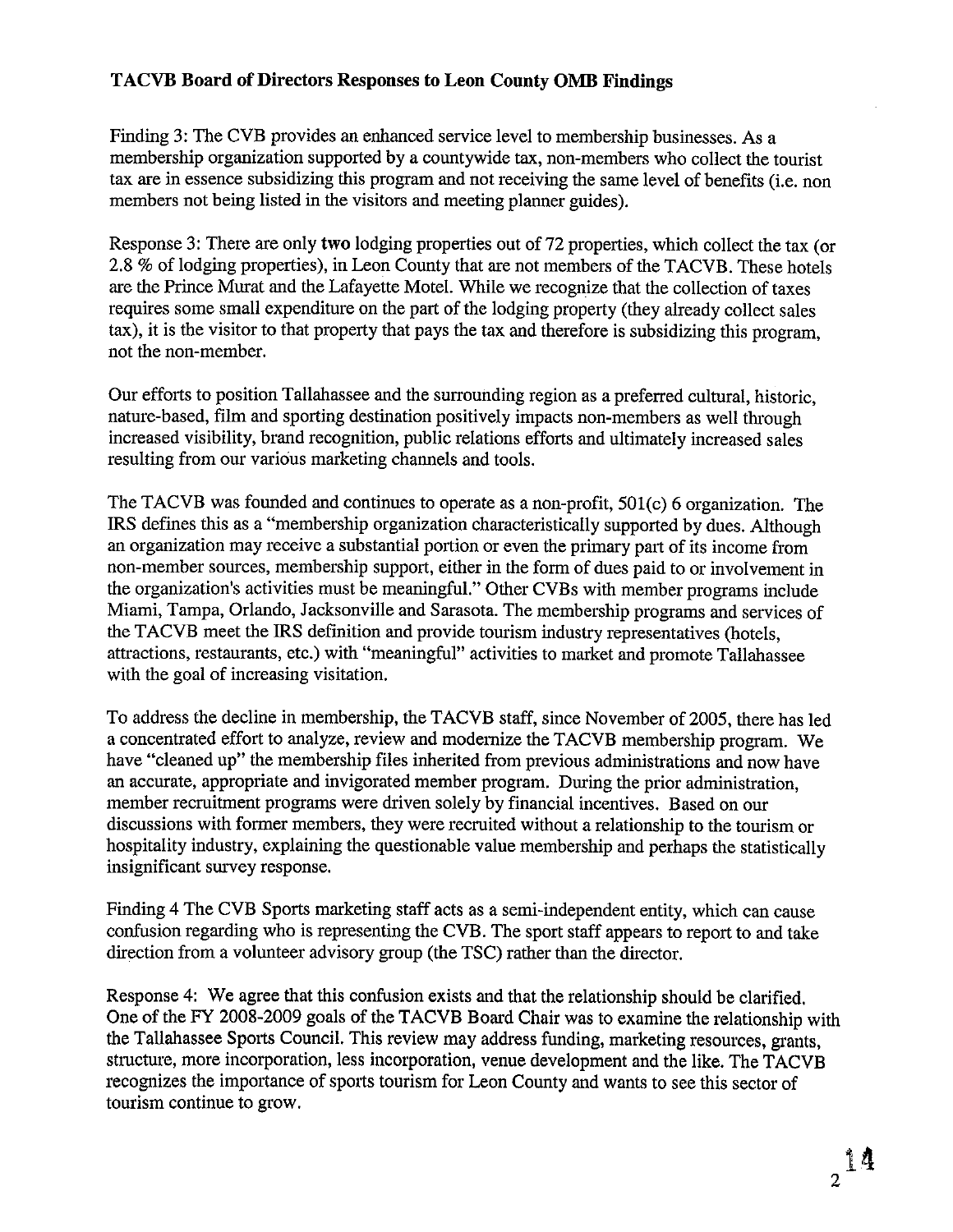Finding 5: The CVB has no documented policies and procedures to guide expending funds related to marketing activities. The existing Agreement with the CVB requires direct marketing and visitor services. However, the overall allocation of the resources by the CVB is not governed by any formal process.

Response 5: The allocation of marketing funds is governed by a many-tiered formal process. Each year, the process begins with the integration of the mission statement with the goals and objectives of the strategic plan and marketing plan. Every expenditure is identified in advance by the target market and budgeted accordingly. This line item budget is approved by the TACVB Finance Committee, the Executive Committee and ultimately the full Board of Directors. The TACVB budget is then approved by the Tourist Development Council. Florida State Statute gives the authority to the Tourist Development Councils to monitor the expenditure of tourist tax dollars for compliance with FS 125.0104, not convention and visitors bureaus.

To further address this concern, when the TACVB hired a new President/CEO the individual was charged with rebuilding the organization by:

- professionalizing the destination marketing organization to meet industry standards
- implementing a newly created three year strategic plan
- **•** developing the foundation to achieve industry accreditation through DMAI
- **modernizing the human resource and operations policies and procedures**
- **adopting new financial policies and procedures**

To this end, in February of 2007, the TACVB Board of Directors approved new financial policies and procedures as well as operations policies and procedures. These documents provide the formal processes that govern the TACVB's ability to expense funds. Additionally, these guiding documents were reviewed by an independent human resources consultant, the T ACVB attorney and the accounting firm which conducts our annual audit of the financial statements.

Finding 6: The TSC operates as a semi-independent entity under the direction of a Council, and not under the direction of the CVB director.

Response 6: We agree that this confusion exists and that the relationship should be clarified. However, it should be noted that the TSC does gather information to determine the feasibility of hosting sporting events. These factors include:

- o Do we have a venue to support the event?
- o Do we have community partners to cooperatively host the event?
- o Calculate the number of potential room nights, estimated amount of direct spending and overall economic impact.
- o Does the economic impact outweigh the expenses?

Additionally, a post event report is always created for every event to evaluate the outcome and determine if the event was successful in terms of economic impact.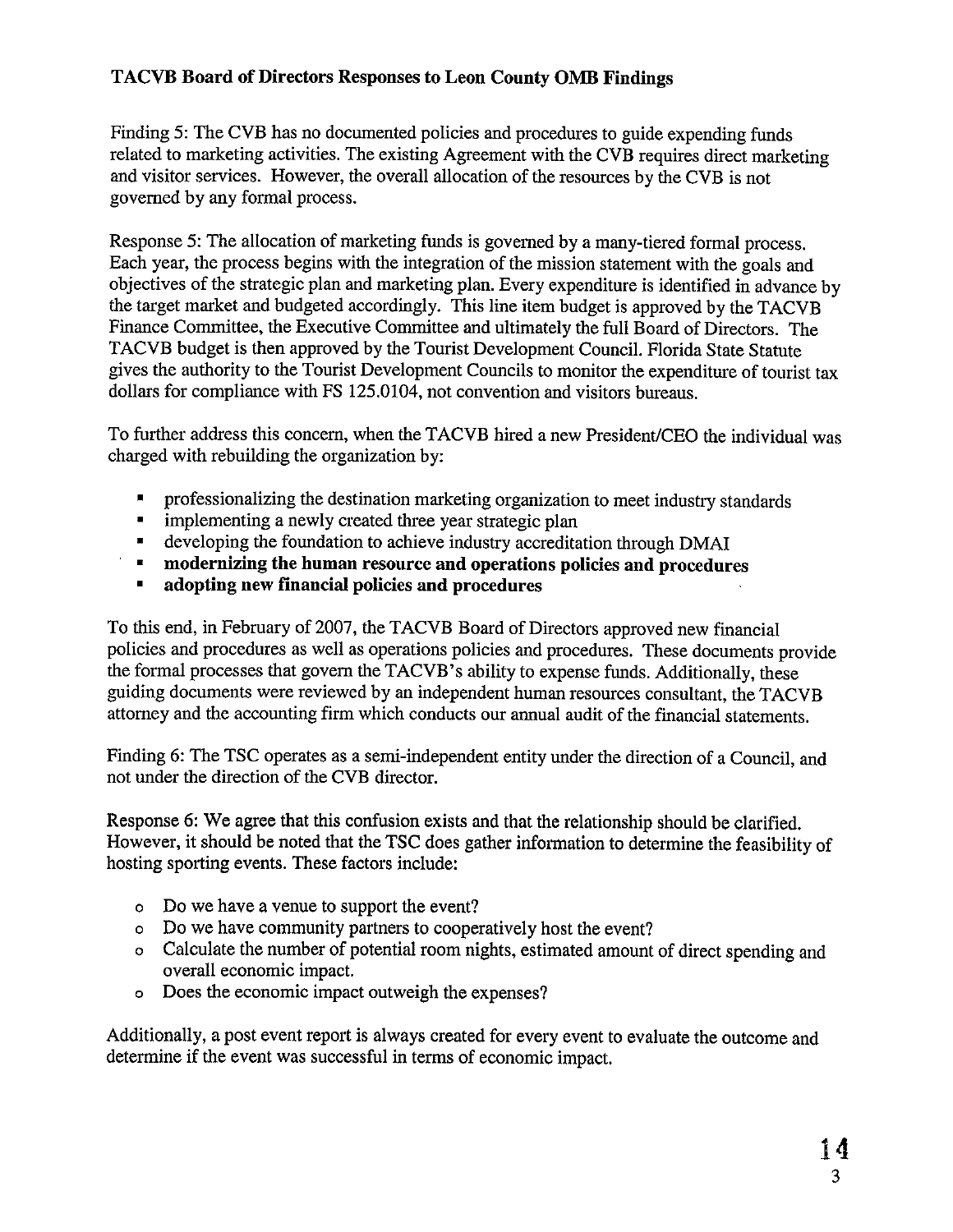Finding 7 There is a high number of management or supervisory to non-management staff. The CVB has 1 supervisor to 2.4 FTEs which 13 the highest ratio of any of the CVB surveyed.

Response 7: The TACVB was reorganized in 2007 with the assistance from a human resources consultant and in concert with our national accreditation organization (DMAI) recommended job descriptions. As a non-profit, we reward our employees with tourism industry appropriate titles. Supervisors carry an operational work load in addition to supervising staff and programs. For example, often times, managers are operating programs and not necessarily directing people. Most member oriented CVBs have a senior level operations staff person-whether the title is Chief Operating Officer, Vice President or Deputy Director. With that said, the TACVB can perform a human resources audit to determine if cost savings can occur and to eliminate any duplication of efforts and/or responsibilities.

Finding 8: The CYB has 24 employees or 17 FTEs. This compares to an average of 7.9 for 13 other CVBs surveyed.

Response 8: In tourism it is difficult to compare apples to apples. Just the number of different types of organizational structures in one state is hard to categorize. We offer more services at more locations such as a gift shop which extends our branding and messaging, satellite visitor service locations and highly regarded member programs & services. The TACVB can perform another human resources audit to determine if cost savings can occur and to eliminate any duplication of efforts and/or responsibilities.

Presently, our staff consists of the following full time staff (12):

- President/CEO—organizational direction and administration, board relations, community liaison Chief Operating Officer-accounting, budgeting, payroll, human resources, operations
- Director Sales, Marketing & PR—sales programs, marketing plan, press releases, promotions, FAM Tours, media tours and media coordination
- Sr. Marketing Manager—Web, social networking, content and image development
- Communication Manager- newsletters, reports, media leads, publications
- Member Services Manager-tourism industry programs and services
- Leisure Sales/Marketing Manager- individual and group tours, motorcoach tours
- Meetings & Conventions Sales/Marketing Manager-conferences and meetings
- Visitor/Group Services Manager-Visitor Centers, group hospitality, lead fulfillment, local trade shows (FSU/FAMU/TCC)
- Sports—Executive Director—sport event bids, sports and recreation community liaison
- Sports Sales/Marketing Manager-grant program, sports marketing
- Fiscal/Administrative Asst. accounts receivable/payable support, administrative support for entire TACVB

Presently, our part time staff consists of (8):

- Office Asst. -copying, filing, faxing, mail room, supplies (26 hours/week)
- Guest Services Coordinator/Runner -daily deliveries, plan and distribute collateral to industry members, lead fulfillment (30 hours/week)
- (6) Guest -Services Representatives/Cashier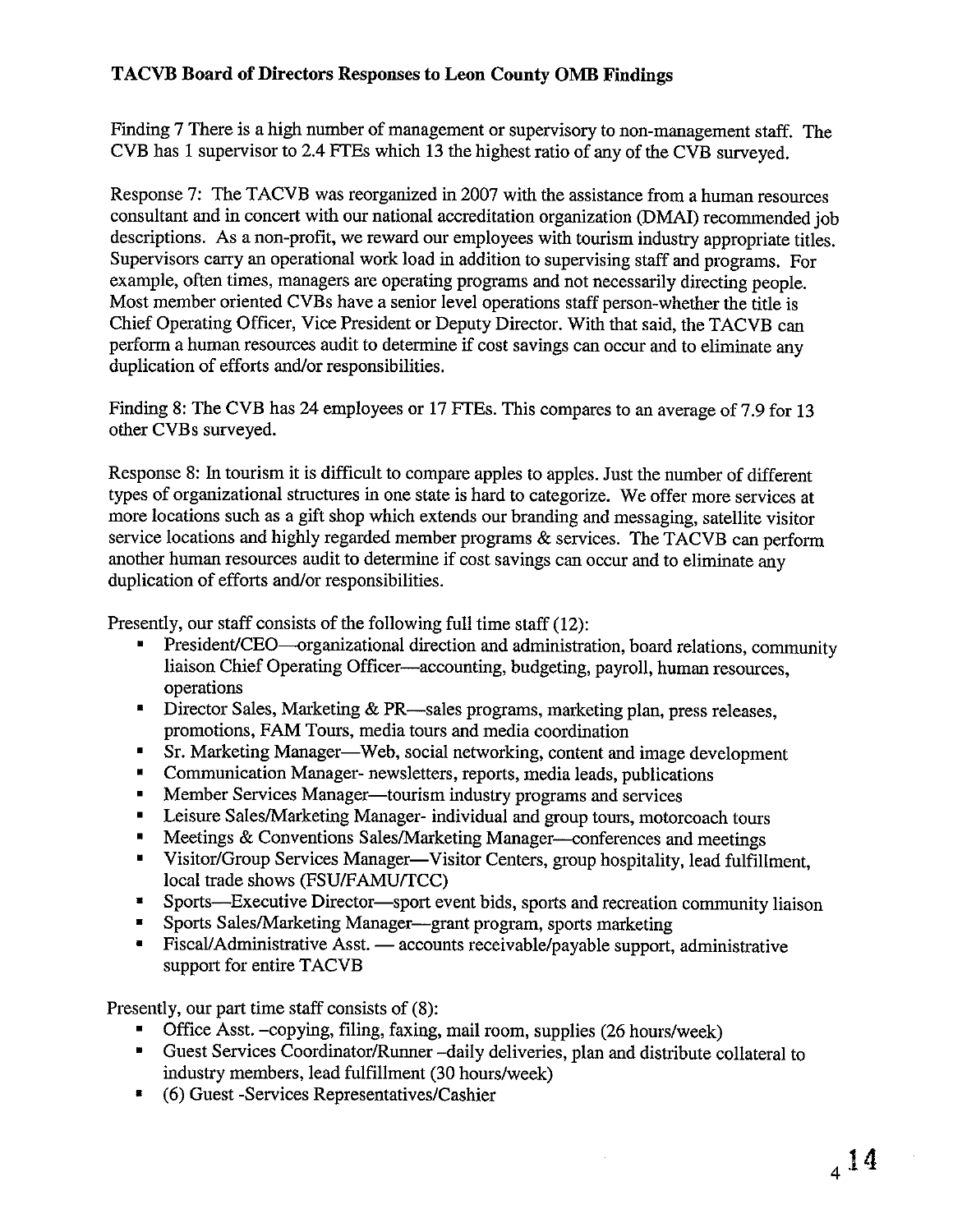- o 8-10 hours/week
- o 15 hours/week
- o 10-12 hours/week
- o 5-8 hours/week (Airport)
- o 15 hours/week
- o 20 hours/week

Note: Gift Shop and the Visitor Center is open 45 hours per week and is staffed by the above referenced employees. Most shifts require two employees.

Finding 9: Job descriptions reflect some duplication and overlapping of staff duties and responsibilities, especially between management and supervised employees.

Response 9: The job descriptions are based on industry standards set forth by the Destination Marketing Association International. Additionally our job descriptions and organizational structure has been reviewed by an HR consultant and HR attorney. This profession requires a good deal of cross training, team work and group projects. The T ACVB can perform another human resources audit to determine if cost savings can occur and to eliminate any duplication of efforts and/or responsibilities.

Finding 10: A staff analysis of in-house CVBs that provide comparable services indicates that Leon County could provide the services with 65% less staffing.

Response 10: What are the assumptions in that analysis? Does that include the member program? Does that include targeted visitor services? Does that plan include a gift shop? Does that include increasing other contractor services to fill the void or does it reduce the programs and services? More information regarding this finding is required for the TACVB Board of Directors to comment further.

Finding **11:** Since 1996, the county has paid the CVB a total of \$10,080,000: \$8,671,800 in contract payments and \$1,408,200 in reimbursable expenditures. The total contract has increased 109% from fiscal years 1996 up to FY 2008. For FY 2010, the CVB has requested \$1.5 million or a 42.2% increase in funding.

Response 11: For the last three years the TACVB has grown its programs and services. The TDC funding identified below is inclusive of the contract and the reimbursable expenditures.

| Fiscal Year  | <b>TDC</b> Funding | Visitor Economic Impact from TACVB Activities |
|--------------|--------------------|-----------------------------------------------|
| FY 2005-2006 | \$865,800          | \$21,429,109                                  |
| FY 2006-2007 | \$1,070,000        | \$20,169,409                                  |
| FY 2007-2008 | \$1,347,000        | \$26,508,772                                  |
|              | \$3,642,995        | \$68,107,240                                  |

The economic impact numbers reflect the special events, meetings or conventions, film projects, motorcoach tour groups, sporting events, reunions, weddings, etc. with which the TACVB has provided goods, programs or services. The formula to calculate local economic impact is provided by Dr. Mark Bonn.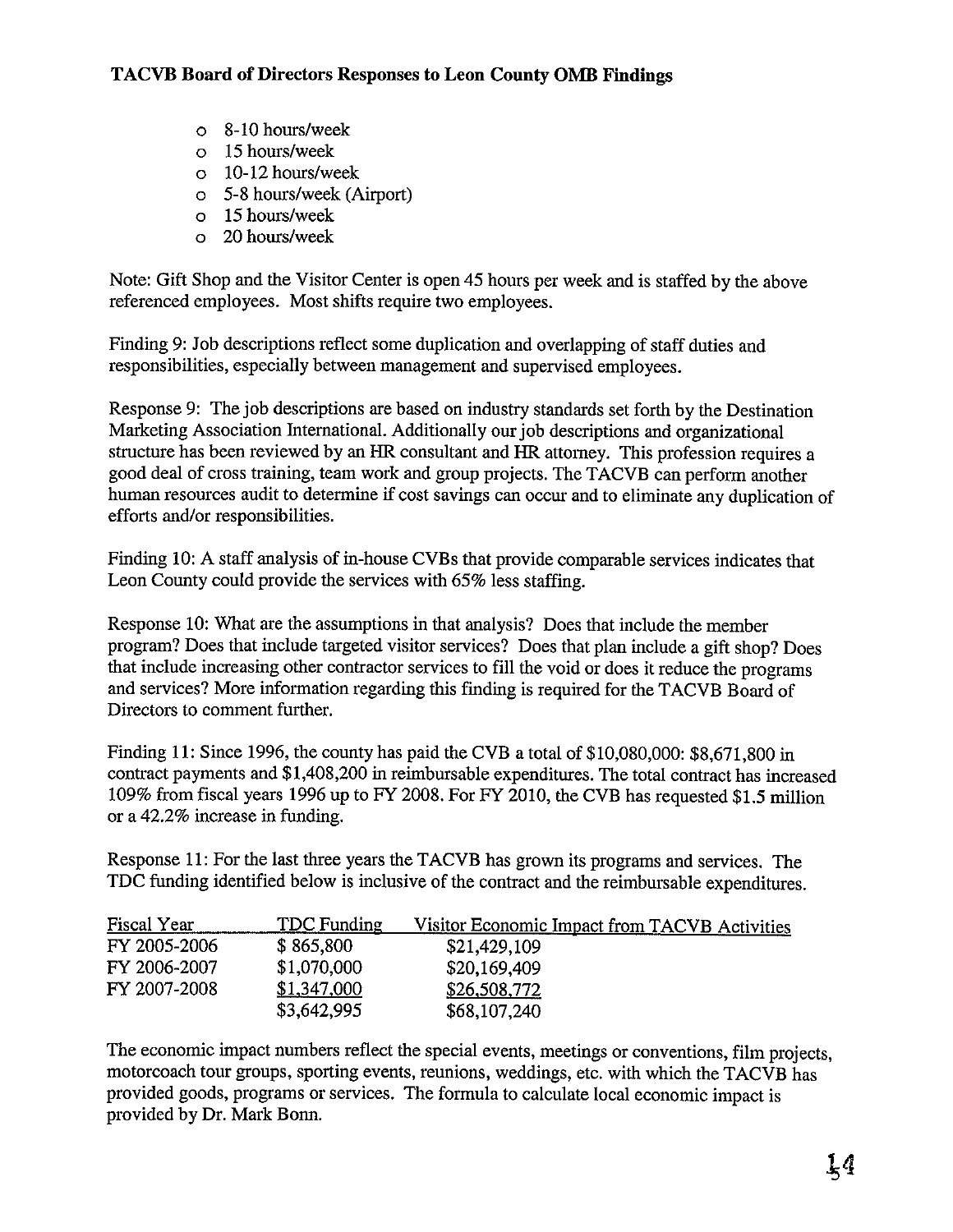For the last several years the TACVB auditors have encouraged the TACVB Board of Directors to request that the process of reimbursable expenses by the TDC be eliminated. The TACVB Board would then request, as a contract addendum or other tool, an amount to cover promotional items, miscellaneous marketing and sporting events for that fiscal year, including Original Florida, organizing FAM trips and additional advertising opportunities. Each year the request was denied by the TDC Director. For FY 2010, we have again asked for the "reimbursable" additional amount to be included in the contract hence the increase.

Finding 12: CVB professional service payments increased eased steadily (43.8% over four years) while visitor numbers declined 15.8% over the same time period. The increase in contract funding did not result in a corresponding increase in bed tax revenues.

Response 12: Tourism is an investment over time. It is similar to building a championship sporting team. You recruit this season for what will mature in two or three seasons. In Response 11 we have demonstrated growth in the amount of economic impact generated from TACVB activities, programs and services. While we would like to take credit for the 2.4 million visitors and \$640 million generated in economic impact reported by Dr. Mark Bonn for 2007, we only report what we "touch." To date for FY2008-2009, the TACVB has booked 169 events representing an anticipated 80,689 visitors generating an estimated \$27,972,884 with four months remaining in the year.

Additionally, there are many other contributing factors that influence visitor numbers and bed tax revenue such as the average daily rate (hotel rates), the economy, gas prices, weather related crises and winning sports teams just to name a few. So while we do not take credit for all of the visitors perhaps we should not be attributed for the all of the decline.

Finding 13: The County provides the CVB in-kind services annually in the form of equipment and operating services. This is in addition to the direct contract payment. For FY 2008, the inkind services (Internet, Group Wise, Avaya Phone System, website, office furniture, computers, printers, copies, phones, postage meter, IDSS sales and membership management system and monthly maintenance fees) are estimated at \$79,000.

Response 13: This is accurate. Please note that the iDSS system is a recent acquisition which could account for \$20,000 of the \$79,000.

Finding 14: The CVB is dependent on the County for more than 94% of its revenue. However, as noted in Finding 3, it provides a higher level of service to its paying members who only account for only 4.52% of the CVB revenue. This level of support includes free listing in the visitors and meeting planner guide, even though all hotels/motels are collecting the tourist tax for the entire county. In addition, over the past three years, the trend has shown a steady increase in county's support from 83% in 2006 to 94% in 2008.

Response 14: As noted in response 3, there are only two lodging properties, the Prince Murat and the Lafayette Motel, which are not T ACVB members. Our entire tourism economy such as, local attractions, restaurants, gas stations, rental car companies, taxi cabs, party rental stores, tent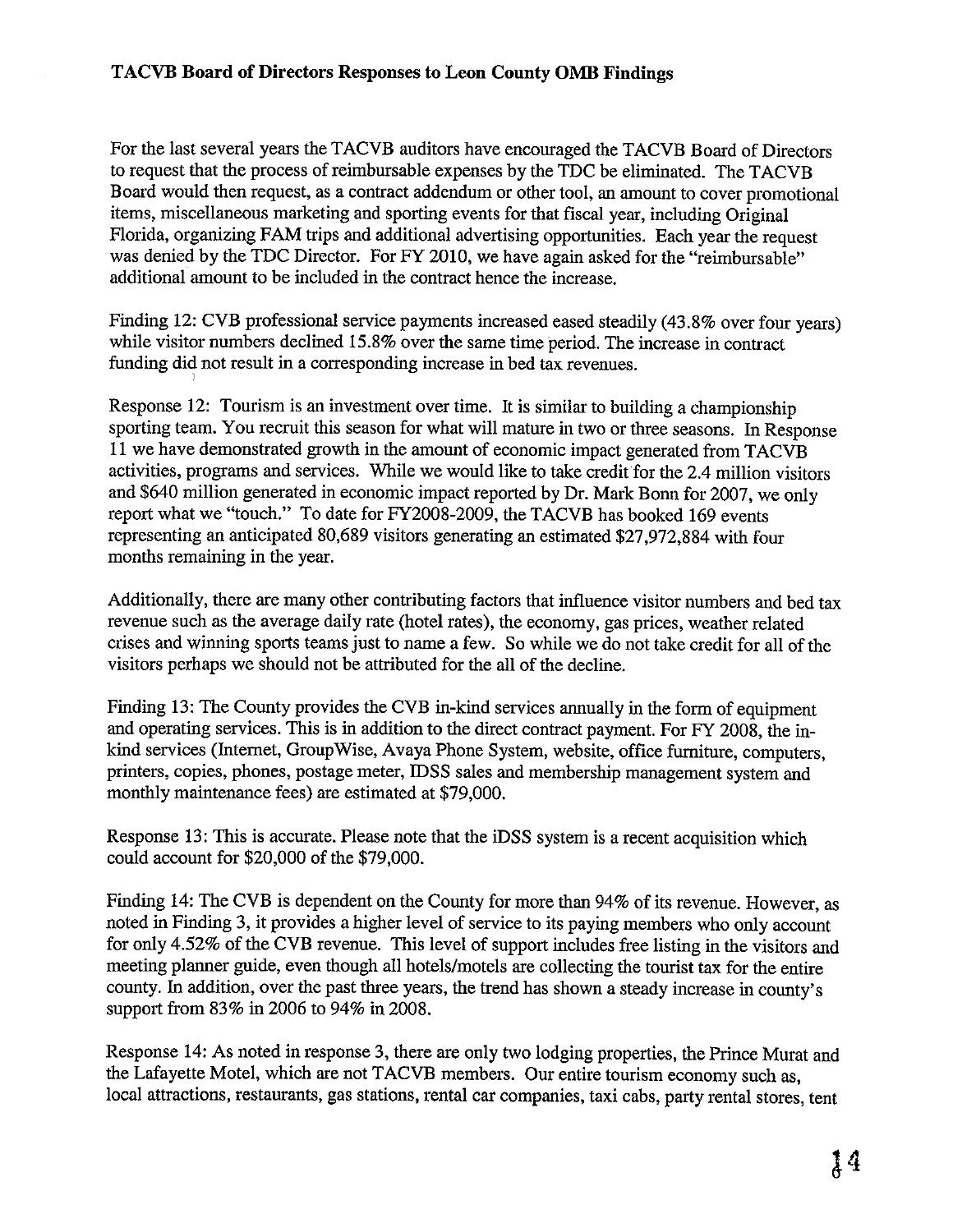rental, caterers, food vendors, banks, dry cleaners etc. etc. also benefit from the marketing efforts that are generated from tourist bed tax revenue, however they do not collect nor contribute to this tax.

The budget increase from 2006 to 2008 was an investment into the economic development of this community's tourism industry. The increase was also the result of and confidence in a reinvented T ACVB with a new strategic plan, new policies and procedures, new leadership and a new vision as mentioned in Response 5. The budget increases were recommended by the TACVB and presented to the TDC with requisite documentation. The TDC approved these requests and funding was received from the Tourist Development Trust Fund which is generated by visitors. The TACVB does not receive county general revenue funds as implied in the last sentence of this finding.

Finding 15: CVB employee receive greater employment benefits, such as paid dental and parking, than County employees.

Response 15: Our employee salary and benefits package was the result comparing association and tourism industry studies from the FSAE salary study, FACVB Florida Tourism Industry Study and DMAI personnel resources. Our comparison was not with government/public sector studies. Further, there are benefits received by county employees that are not available to TACVB employees such as the state retirement system.

Finding 16: The separation of revenue and expenses funded by the tourist tax and other CVB revenue and expenses, is not apparent in the CVB 's financial or budget records. Although CVB budgets provide significant budget detail for activities, staff could not always determine the costs of expenditures directly related to the direct marketing and visitor services functions outlined in the contract.

Response 16: The TACVB has provided the TDC detailed analysis and reports which have been finances and have found that the T ACVB is conducting its financial affairs in accordance with generally accepted accounting principles. Further, the accounting firm provided advice and guidance as to the content and reporting methods of the TAC VB' s financial statements.

Finding 17: Although tacitly approved by the TDC, tourist tax funding provided to the CVB is used to support activities and services not directly associated with the scope of the contracted services

Response 17: The Board of Directors of the TACVB and the TDC has approved all activities of the TACVB. The operations, programs, policies and procedures of the TACVB have been followed.

Finding 18: The CVB lacks sufficient accountability for spending associated with the contract. In addition, some CVB services and activities, such as advertising are a duplication of services provided by another contractor. This appears to be an inefficient use of contract dollars.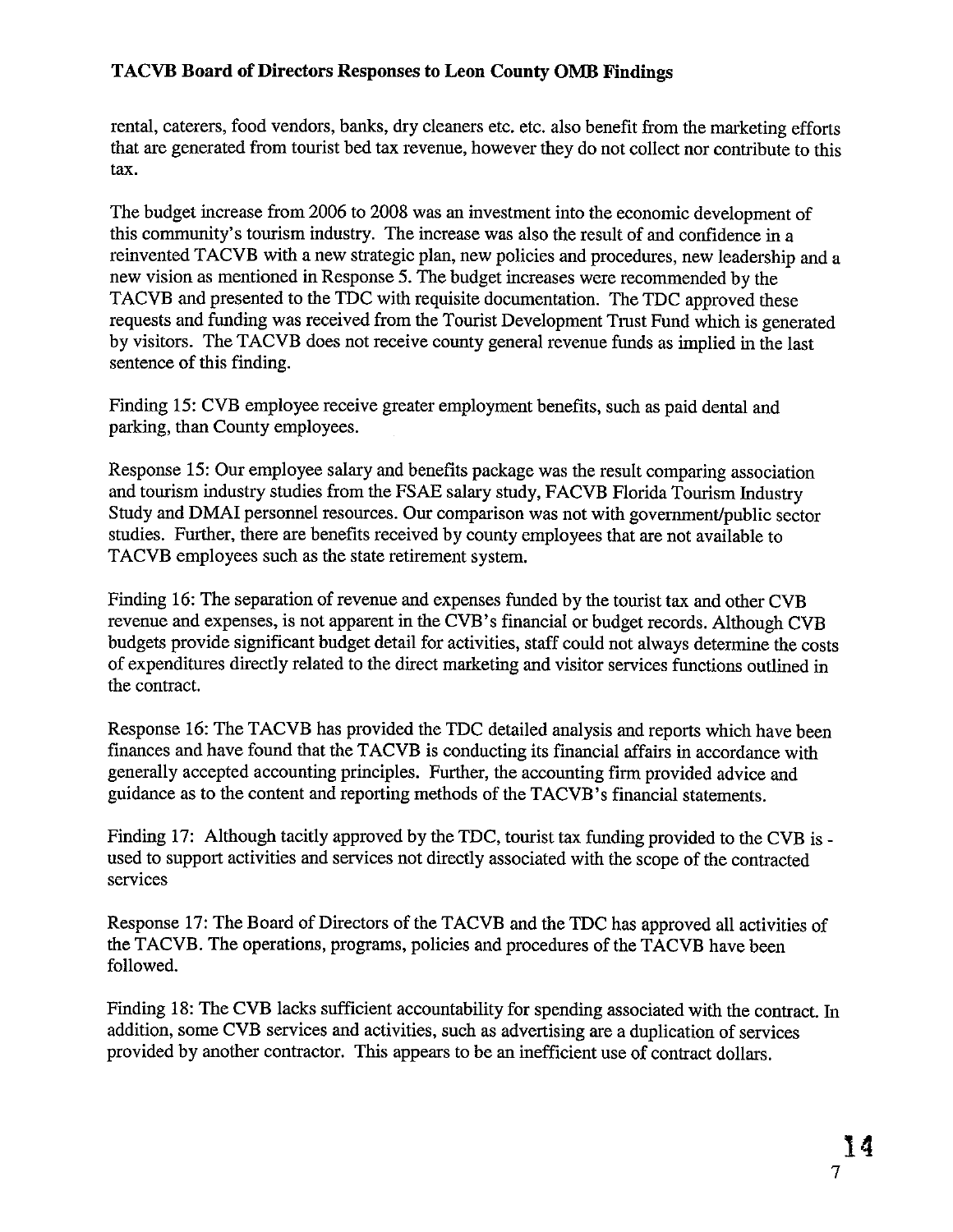Response 18: The TACVB, with approval, has taken advantage of every creative opportunity to leverage any available resources to market and promote Tallahassee for the benefit of our local tourism industry. As mentioned in a prior response, there are market and timing sensitive opportunities that are presented to the TACVB which may not be offered to another vendor.

Finding 19: The CVB Marketing Plan and progress reports are not compliant with the terms of the Agreement. They lack performance measures, which is crucial to evaluating the effectiveness of CVB services.

Response 19: In March 2007, the TACVB adopted the DMAI Standard CVB Performance Reporting measures. This tourism industry benchmark and reporting platform has been utilized since that time to report performance to the T ACVB Board of Directors, the TDC and the BOCC. When the marketing plan is combined with the budget, with the strategic plan, with the mission statement and with the organizational structure you will have the complete TACVB plan with the components listed above.

Finding 20 The TDC; provided inadequate management of the CVB contract. As required by the Agreement, the TDC did not establish performance measures for the assessment of CVB services.

Response 20: This concern is best addressed to the TDC.

Finding 21: Sales productivity and service activities do not justify' the CVBs staff size. The 13 CVBs survey showed that an average of four employees performed marketing services. Fifty percent of the CVBs did not provide visitor services or have staff dedicated to visitor services Among the CVBs that offer visitor services; the number of employees averaged two.

Response 21: We believe that the growth in our program, as demonstrated in Response 11, does warrant the current staffing levels. In fact, our program has just begun to scratch the surface at the possibilities for collaboration and cooperation with community stakeholder as we strive to make our contribution to a sustainable tourism economy. Many of the 13 CVBs surveyed have very long standing, well developed tourism programs as well as traditional Florida tourism products such as beaches or theme parks. Here in North Florida, we are just beginning to identify and cultivate niche markets that are not football or legislature related such as eco-tourism, culinary tourism, equestrian tourism and the list goes on. The creation of new tourism product requires time, expertise and a commitment of resources to develop these markets.

We believe that a viable, engaged, knowledgeable and professional visitor services staff is an integral part of the Tallahassee brand and experience known for being welcoming and informative. TACVB Visitor Services staff provides directions, parking information, travel planning assistance, attractions information, education, community service referrals, tour scheduling, distribution of Visitor Guides to members businesses or facility as well as other tourism stakeholders, fulfillment of leads generated from advertising such as Southern Living and much more.